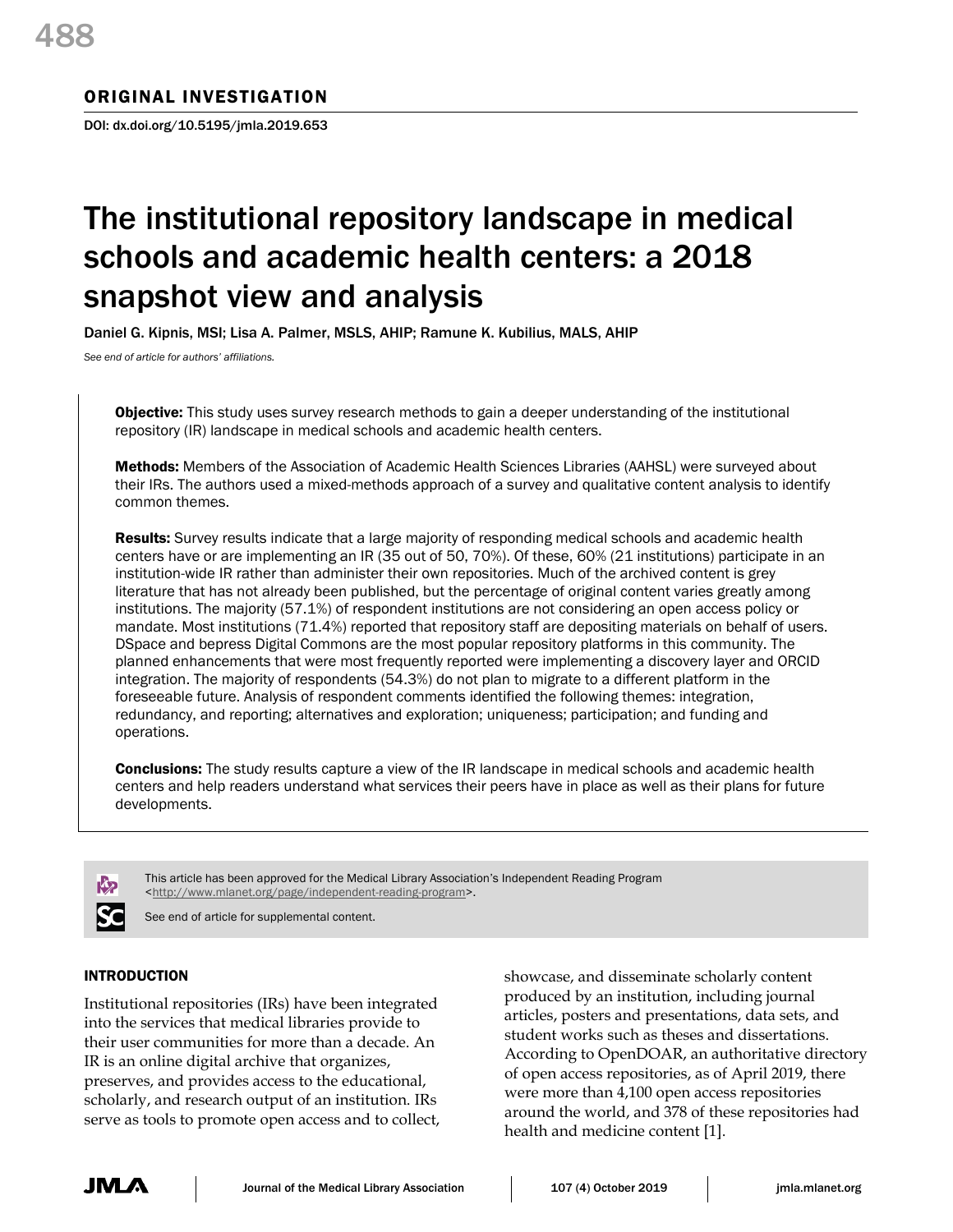An examination of the published literature indicates that while there is a large and growing body of literature about IRs, much of it international in scope, research on IRs in health sciences libraries is limited. This research on health sciences IRs has predominantly taken the form of case reports describing the challenges and opportunities of launching an IR at a particular institution. For example, Krevit and Crays outlined a pilot program to implement an IR at the Houston Academy of Medicine-Texas Medical Center Library and the University of Texas School of Nursing at Houston to develop what was described as a "multi-institutional repository in a research-intense academic medical environment" [2]. Fay et al. described the process for setting up and populating an IR for the large Aurora Health Care system in Wisconsin [3]. Also, Ilik et al. reported on the development and launch of a nextgeneration repository for the nontraditional scholarly outputs of Northwestern Medicine [4].

Several other studies have employed surveys on IRs in the health sciences environment. Pickett and Knapp surveyed 229 health sciences libraries worldwide about their digital collections and found that approximately half had IRs in 2013 [5]. Loan and Sheikh analyzed 254 health and medical repositories utilizing the information listed in OpenDOAR [6]. In addition, Odell et al. shared findings from a survey that they conducted at their institution that demonstrated that medical faculty were not responsive to changes in scholarly communication, which impacted their self-archiving activities in the IR [7].

The Association of Academic Health Sciences Libraries (AAHSL) began periodically surveying its members about their IRs beginning in 2005 and published some early data and observations [8]. Since then, however, few analyses have been published. Palmer's article presented a view of the state of medical IRs and trends, including brief statistics that AAHSL compiled in 2010 [9]. This view was later updated with statistics from AAHSL's 2014 member survey, which found that close to 56% of AAHSL libraries reported offering IR services [10]. The latest member survey with data from fiscal year 2017, indicated that close to 60% of AAHSL libraries planned to continue offering IR services and another 8% planned to add IR services within the next 12 months [11].

The purpose of this study was to gather more detailed information than what is currently available and establish a snapshot view of the IR landscape specific to medical schools and academic health sciences centers. This study establishes baseline information about the roles of, characteristics of, and future plans for IRs in this setting. This is an optimal time for gathering data from academic health sciences libraries regarding the current state of IRs and their projections about the near future. Recent developments such as Elsevier's acquisition of bepress Digital Commons, a popular IR platform, and the growing number of mandates and calls for sharing and preserving research and scholarly outputs have led to increased interest in IR platform solutions and collaborations among libraries of all types [12, 13]. The scholarly communication environment is changing significantly as commercial publishers create and invest in products that support all stages of the research life cycle. Therefore, this study contributes to the professional literature and is directly relevant to the delivery of scholarly communication services in medical libraries.

## **METHODS**

The goal of this research was to establish a snapshot view of the IR landscape specific to medical schools and academic health sciences centers. In December 2017 through January 2018, the authors surveyed 153 medical libraries that were AAHSL members. AAHSL members were chosen as the survey group because this is the major membership association for academic medical libraries; its member libraries serve the accredited US and Canadian medical schools belonging to the Association of American Medical Colleges. Each library is typically represented by library directors and associate directors. We felt that this approach would provide more complete and accurate information compared to surveying individual medical librarians about the IRs at their institutions.

This study was exempted from review by the Institutional Review Board of the University of Massachusetts Medical School and was determined not to be human subjects research. A twenty-onequestion online survey was developed (supplemental Appendix A), and an invitation to participate was sent through the AAHSL email discussion list. The survey opened on December 7,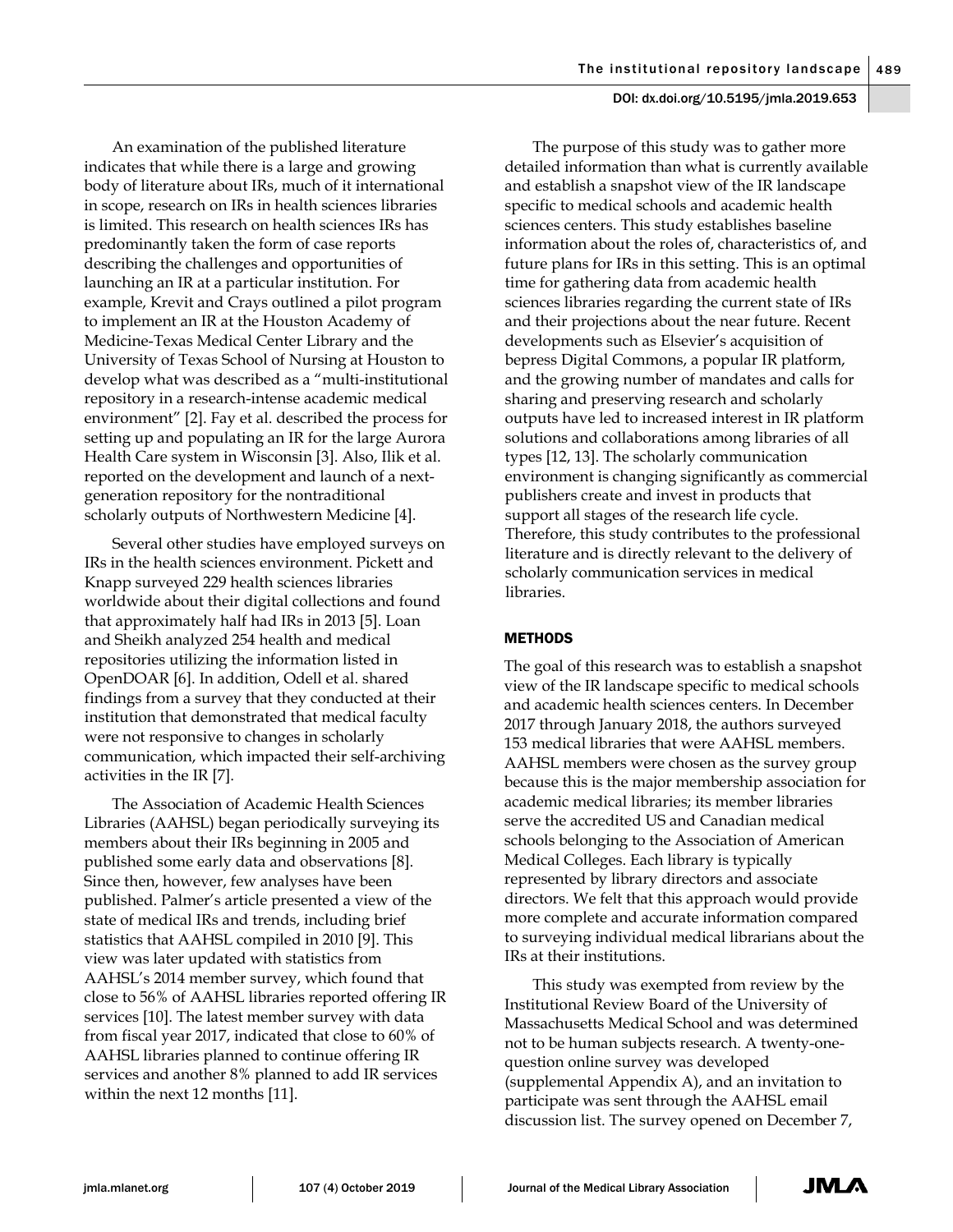2017, and data collection continued through January 8, 2018. Study data were collected and managed using Research Electronic Data Capture (REDCap) [14], hosted by the University of Massachusetts Medical School. Respondents were asked to identify their institutions to ensure that one response per library was recorded, and identifying information was filtered from data that were exported for analysis. Only complete responses were analyzed. Respondents had the opportunity to comment on open-ended questions throughout the survey. Each author qualitatively analyzed these comments independently to identify common themes.

# RESULTS

## Response rates

Of the 153 AAHSL member libraries that were sent an email invitation, 63 responded to the survey, for a response rate of 41%. Other online surveys of AAHSL member libraries have had response rates between 33% and 49% [15–18]. Ten incomplete responses were considered unusable and were excluded. Three libraries responded to the survey twice and were contacted by email for clarification about which response to use. The remaining 50 responses (33% of AAHSL members) were used for analysis.

## Current status of institutional repositories (IRs)

Most (70%) respondents indicated that they currently used or were implementing an IR (Table 1). This finding was in line with AAHSL's fiscal year 2017 member survey results, which found that 68% are planning to continue offering or add IR services [11].

The 15 responding institutions that did not have IRs were asked to explain further and then exited from the survey. Their explanations included financial considerations, not a high priority, lack of

demand from the community, lack of support from administration, and lack of staff. Many of these respondents indicated that discussions were ongoing.

Of the 35 responding institutions with IRs, 60% participated in an institution-wide IR and 40% administered their own health sciences IR. Respondents with institution-wide IRs were asked to describe the relationship of the health sciences library with the IR. Their comments revealed varying levels of responsibility, administrative access, and roles in depositing content. Three institutions noted that the health sciences library started or currently runs the institution-wide IR.

The respondents included AAHSL institutions that launched their IRs as early as 2002 and others as late as 2017 (Figure 1). Among this sample, 2010– 2012 was the most popular period for beginning an IR, with six repositories launched in 2010, four in 2011, and four in 2012. More recently, three repositories were launched in both 2016 and 2017, continuing the upward trend over the entire time span.

## IR collection size and content

Given the large variation in the age of the IRs in this sample, we expected some disparity in the number of unique digital objects housed in each IR. Respondents were asked to estimate the number of unique digital objects currently in their IRs, including those with embargoes, campus access only, and metadata only. Respondents participating in institution-wide IRs were asked to estimate the number of objects representing health sciences content (e.g., medical, nursing, pharmacy, allied health). The number of unique objects ranged from 50 to 115,246 objects, with a median of 11,738.5 objects.

**Table 1** Current status of an institutional repository (IR) (n=50)

|                                                                                                   |           | Response |
|---------------------------------------------------------------------------------------------------|-----------|----------|
| <b>Status</b>                                                                                     | Frequency | rate     |
| Yes, the institutional repository (IR) is live and publicly available                             | 34        | 68%      |
| Yes, we have selected/licensed/developed an IR platform and are in the process of<br>implementing |           | 2%       |
| Not yet, we are in the procurement or evaluation process                                          |           | 14%      |
| No, we do not use an IR and are not considering one                                               | 8         | 16%      |

JM /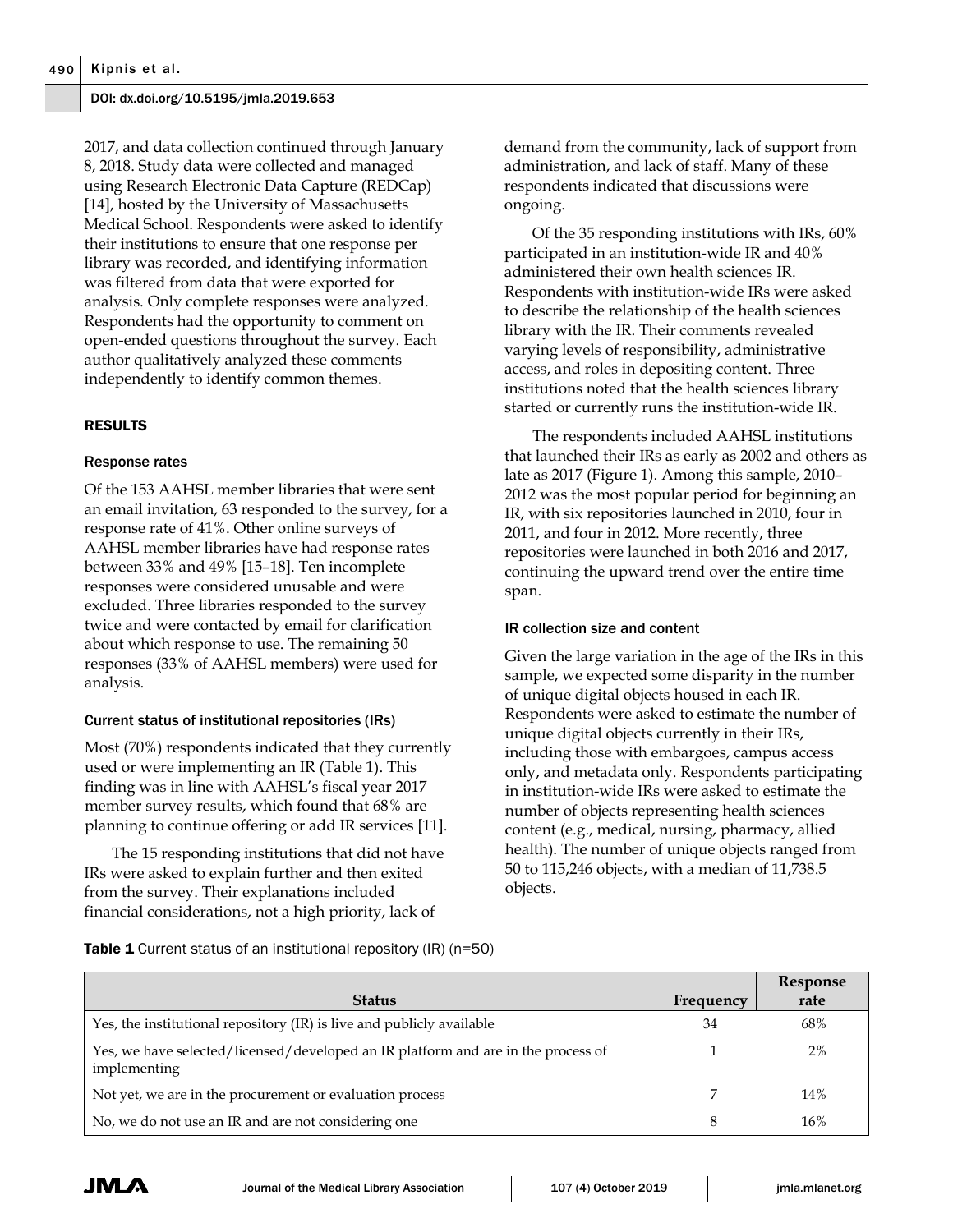

**Figure 1** Year of institutional repository (IR) launch (n=35)

Respondents were asked about the resource types deposited into their IRs and to select all that applied (Table 2 in supplementary Appendix B). The most popular resource types were dissertations and theses (80%) and journal articles (80%). Smaller percentages of responding institutions indicated that they archived grand rounds presentations (14%), patient education materials (11%), and lab notebooks (3%). Additional types of materials that respondents mentioned in comments included software, literary magazines, student course materials, course catalogues, recordings, music recitals, and patents.

Much of the content deposited into these IRs was "grey literature" that had not been published in traditional academic publishing venues (Table 2 in supplementary Appendix B). Respondents were asked to estimate the percentage of content in their IRs that was "original" (i.e., first published in the IR). The survey question listed some examples of original content: open educational resources, journals published through the IR, theses and dissertations, and data sets. Most responding institutions estimated 50% or less original content (Figure 2). Notably, 6 libraries were at the extreme ends of the spectrum: 3 libraries with no original content and 3 libraries with 100% original content.

The percentages reported most frequently were 11%–20% and 71%–80%. These results indicated a wide variety of collection development policies for IRs and demonstrated that AAHSL libraries were serving as stewards of institutional grey literature and other scholarly products.

It is relevant to note that the Digital Commons platform from bepress evolved from editorial management software and includes functionality for publishing peer-reviewed journals, which is not widely available in DSpace and other platforms. However, this factor alone did not explain the wide variation in original content estimates. The average percentage of original content reported by institutions using Digital Commons was 50%, compared to 48% for institutions using DSpace. This percentage was lower for both platforms among respondents who reported "peer-reviewed journals" as a resource type: 47% and 36%, respectively.

## IR administration and staffing

Respondents were asked about their methods for populating the IRs with content. When asked to identify the primary deposit method, 71% reported that repository staff deposit materials on behalf of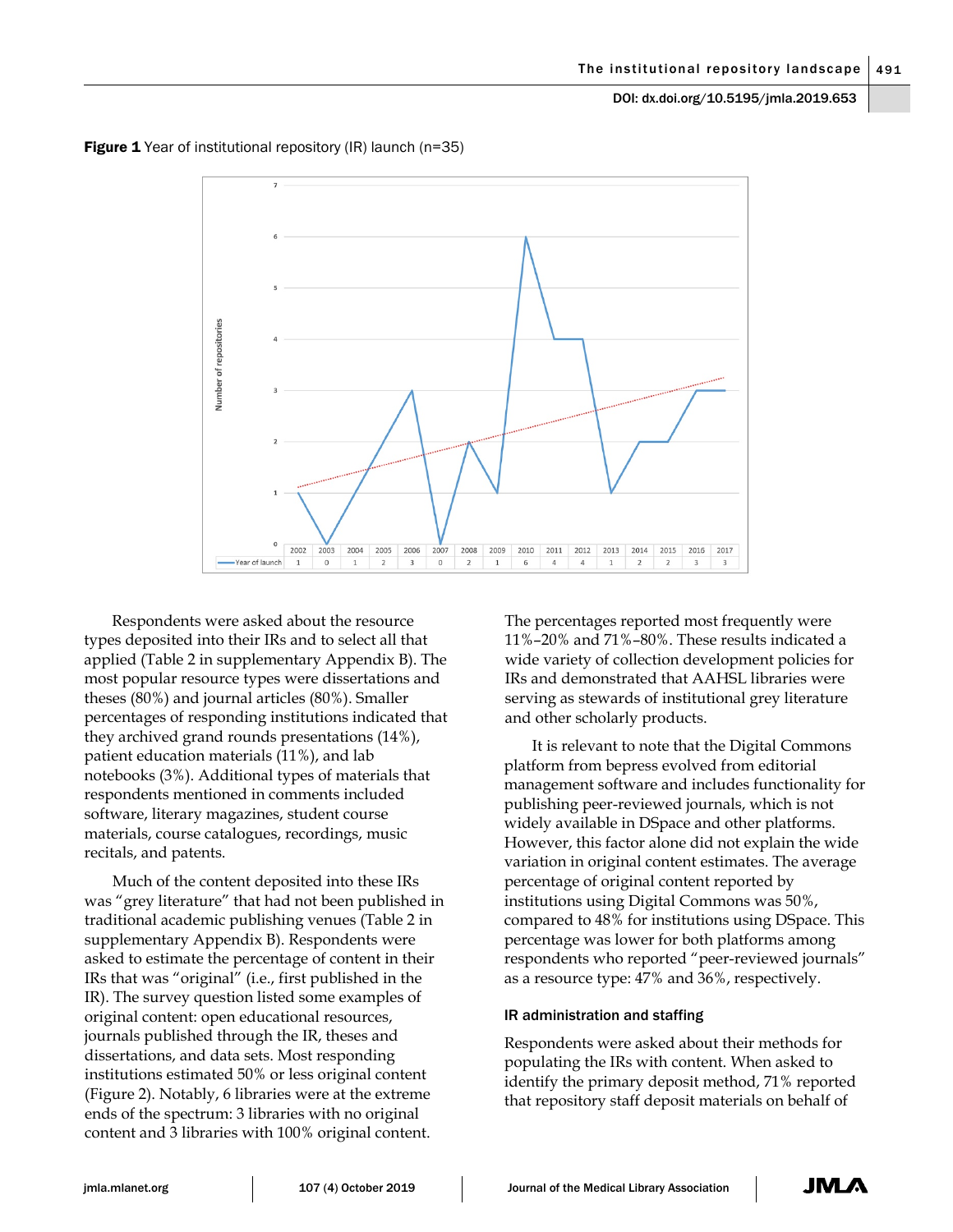

**Figure 2** Estimated percentage of original content in IRs (n=35)

their users. This was consistent with what was reported in the literature about low rates of author self-deposit ("self-archiving") in IRs, especially in the health sciences [7]. Another 14% used "mediated self-deposit" as the primary method, meaning that authorized users could deposit materials, but repository staff reviewed, approved, and performed final posting for all materials. Only 11% of respondents principally utilized a self-deposit method that was unmediated by repository staff. One library (3%) identified "other deposit method" as the primary method and explained that they harvest content from PubMed and other databases.

Given this high level of staff mediation in the deposit process, how are academic health sciences libraries staffing their IRs? Most responding institutions (66%) reported having a repository manager, although it was clear that many other types of library staff also participated in the workflow (Table 3 in supplementary Appendix B). Additional types of staffing that respondents mentioned in comments included nonlibrary administrators trained to upload and approve content, archival staff, and librarians who provided support for copyright, scholarly communication, and data management.

More than half of the institutions (60%) had 1 or fewer full-time staff working on the IR, with 0 fulltime staff reported most frequently (26%). However, 5 IRs (14%) were staffed by 5 or more full-time staff. When asked how many total hours staff collectively spent on repository tasks in a typical week, the ranges that were reported most frequently were 6– 10 hours (20%) and more than 20 hours (20%). Respondents noted in the comments that staffing and time allocated to the IR were related to factors such as the IR platform, the role that the health sciences library plays in administering the IR, staff changes due to turnover, and current projects.

# Open access policies

Respondents were asked about the existence of an open access policy or mandate at their institutions, defined as a "policy or mandate [that] requires researchers to provide open access to their peerreviewed research articles by depositing them in an open access repository." The majority of institutions (57%) were not considering a policy or mandate at that time, 26% had a policy or mandate that was live across the institution, and 17% were considering such a policy or mandate.

Respondents with open access policies were asked how the policy impacted the operation or

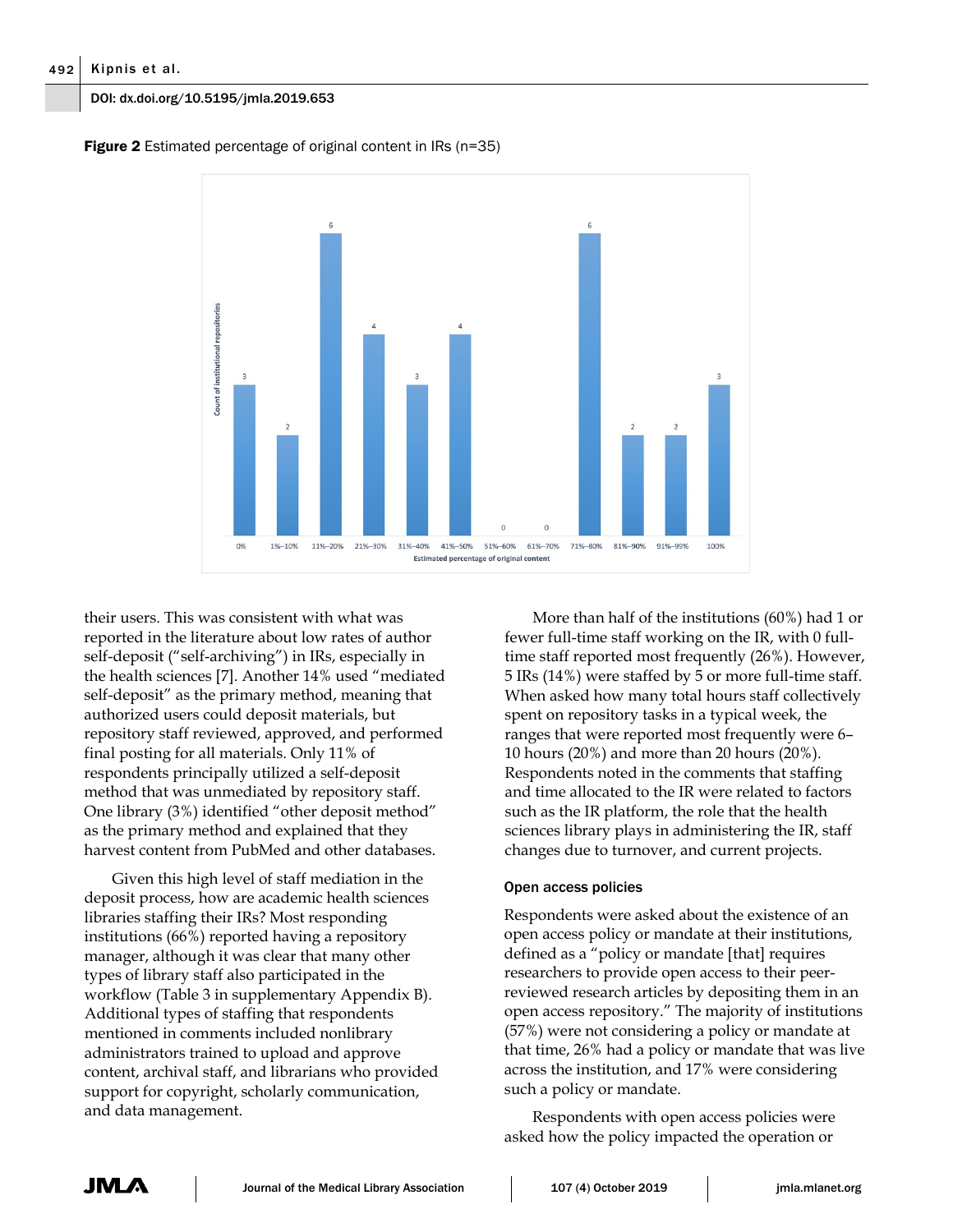workflow of their IRs. As seen in the following excerpts from comments, some have found the policy to be essential and beneficial, while others have found that the policy has not had a big impact.

Essential to the streamlined workflow of the IR, and allows absolute paper trail of the required permissions and licenses.

The implementation of the [open access] OA policy drastically increased the amount of unique digital objects in the IR.

It is not actively enforced and has not led to an uptick in faculty works being submitted to our IR.

It didn't really affect things except maybe we put less in because we don't want to duplicate what is in PMC.

## IR platforms and future plans

Respondents were asked a series of questions about the current platforms for their IRs, recent enhancements, and future plans in this area. DSpace and bepress Digital Commons were the two most popular IR platforms (Figure 3), consistent with Luther's 2018 CHOICE white paper describing the IR landscape [19]. Most respondents utilized

community-developed open source software for their IR platforms. Some institutions reported using more than one product, and respondent comments indicated this was typically format-based, for example, a separate repository for data sets or special collections.

Respondents were asked about changes to the IR in a number of specific areas and for two time periods: the past twelve months and the next twelve to twenty-four months (Figure 4). Since data collection occurred from December 8, 2017, through January 12, 2018, the two time periods corresponded to 2017 and 2018–2019, respectively. In 2017, the change that was reported most frequently was "none at this time." For those that implemented changes, the most common change from the list of specific areas was adding altmetrics functionality; as one commenter noted: "We were interested in being able to share any social impact of student, staff and faculty work in order to better capture how and where the work was being shared." Additional changes mentioned by respondents in comments included implementing Google Analytics, IR LinkOut in PubMed, SWORD through ProQuest, and a repository redesign.

**Figure 3** IR platforms currently used (n=35)



Respondents selected all options that applied.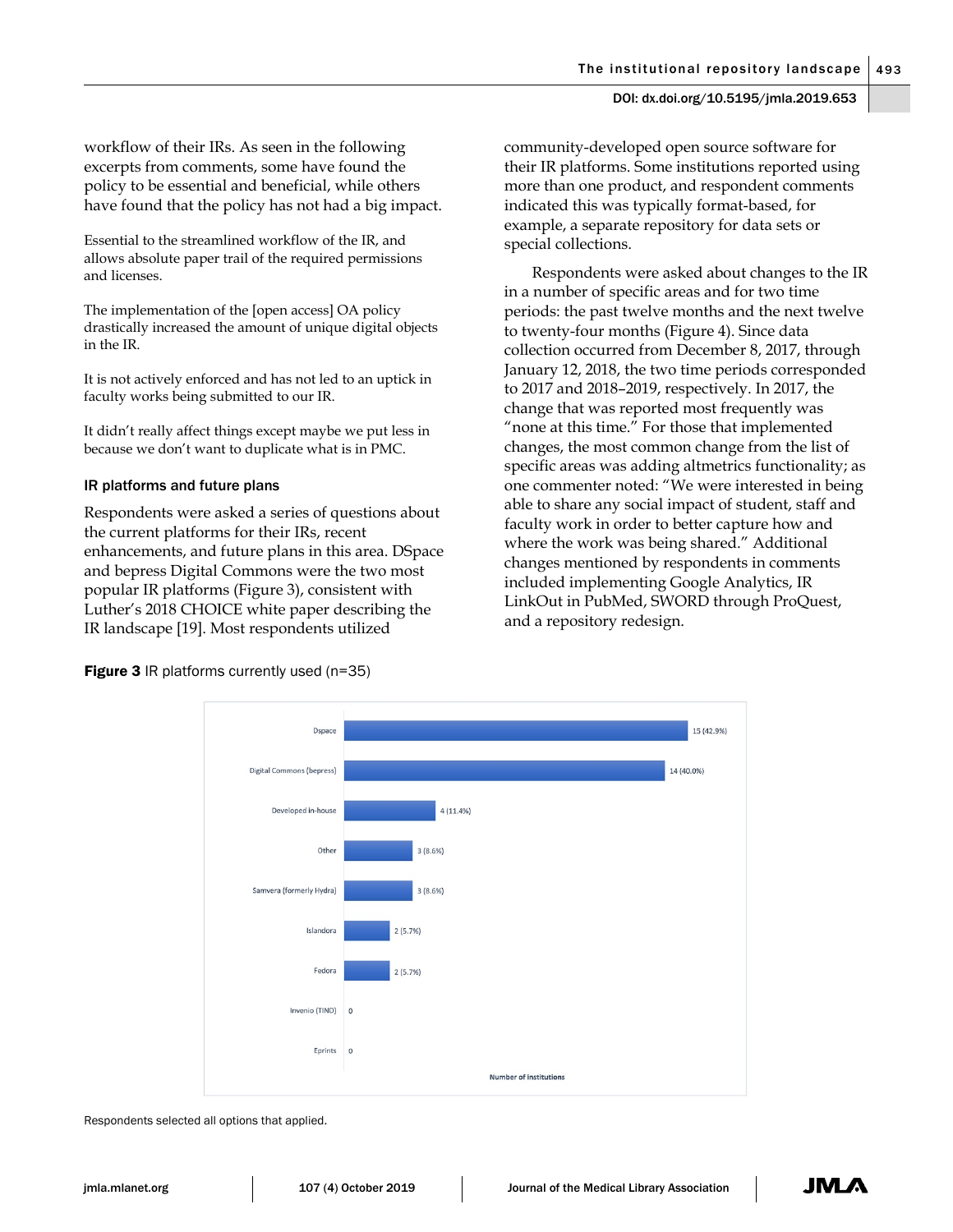#### 494 Kipnis et al.

#### DOI: dx.doi.org/10.5195/jmla.2019.653

**Figure 4** Past and future IR changes and enhancements (n=35)



Respondents selected all options that applied.

For 2018–2019, the planned changes that were reported most frequently were implementing a discovery layer (34%) and ORCID integration (31%). Less than a quarter of respondents (20%) were considering changing platforms in this time frame. In their comments, respondents provided various reasons for making these changes, including "To keep it functional and viable," "offer more functionality," "to better serve our users," "enhance interoperability," and "tie in with our faculty productivity system."

When asked if they anticipated migrating from their current IR platforms in the foreseeable future, most respondents (54%) indicated that they did not plan to migrate to a different platform. Of the other respondents, 6% planned to migrate to a different IR platform within a year, 23% planned to migrate within the next 2–5 years, and 17% were not sure. Thus, it appears that for now, most medical libraries were unlikely to change platforms, although many remained open to considering a migration.

The ten respondents with migrations plans were asked: "to which system will your institution migrate?" Five respondents reported moving away from DSpace (Table 4), with most of the ten

appearing to favor open source software for their migration plans.

## Themes in survey respondents' comments

Finally, respondents were asked to share any other information about their IRs, such as innovative uses, initiatives, concerns, and unique or significant features or collections. In analyzing the responses to this question, as well as comments to earlier

Table 4 Platform migration plans (n=10)

| Current platform                     | Possible migration<br>platforms                          |
|--------------------------------------|----------------------------------------------------------|
| Other (Access<br>database) (n=1)     | Digital Commons (bepress): 1                             |
| Digital Commons<br>(bepress) $(n=2)$ | Islandora: 1, Not sure: 1                                |
| $DSpace (n=5)$                       | Islandora: 1, Samvera: 1, Not<br>sure: 2, No response: 1 |
| Fedora $(n=1)$                       | Invenio: 1                                               |
| Open repository $(n=1)$              | DSpace: 1                                                |

Respondents selected all options that applied.

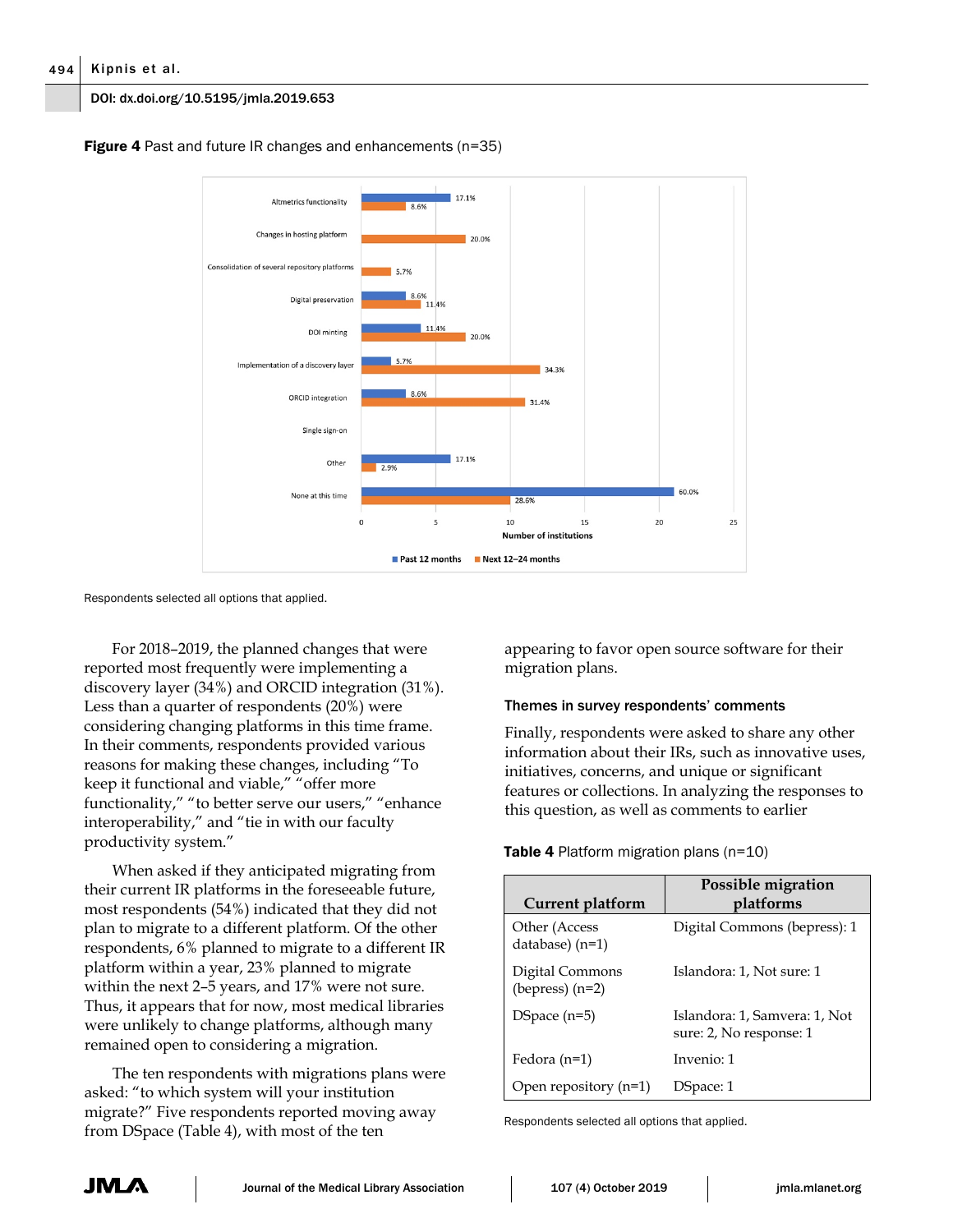questions, we identified five themes: integration, redundancy, and reporting; alternatives and exploration; uniqueness; participation; and funding and operations. Respondents listed concerns that might have been institution-specific but resonated with similarly expressed concerns from other institutions.

## Integration, redundancy, and reporting

There are other efforts by other entities on campus to digitize items into a repository. We need to be aware of those efforts so as not to be redundant.

Also exploring integrations with local faculty profiles system...

Our use of [platform/brand name redacted] which serves as a front-end for our faculty's research output. Not what I consider an IR however we linked to ORCID and Altmetrics.

We need to develop a good reporting feature and hope to do that in the near future. As of now, we don't have an easy way of retrieving aggregate count of views/downloads for all items in College of Medicine collections.

## Alternatives and exploration

We are very concerned about the Elsevier acquisition of bepress, but it would be difficult for us to move off the platform given the range of functionality that bepress offers. However, we will be exploring alternatives in 2018. In considering a possible future migration, we have been reviewing our metadata for consistency.

We are in the process of looking into Digital Commons as a replacement for the Access Database. We would like something that allows other users to add publications instead of just the librarians. We would also like more reporting options, and the ability to add the full text from the libraries' subscriptions.

# Uniqueness

Overall, the School of Medicine is responsible for (roughly) 70% of the total journal articles in the IR and is a major contributor to the university's OA policy. There are several unique School of Medicine collections within our institutional IR.

Many of our collections are comprised of digitized content from the archives, but we also have and *[sic]* established ETD collection…and are investigating a new nursing presence in the IR for 2018.

Our IR is both a publishing platform for journals and book series, as well as for academic units to host working papers and other types of documents, and for individuals to deposit scholarly "postprints", or previously published works as we call them...There is a Univerity-wide *[sic]* open access policy under review for theses and dissertations. Assuming it passes, our students' ETDs will be freely available in the IR.

# Participation

Faculty participation largely depends on open access policy and cultural change.

Many of the top journal titles that our faculty and researchers publish in do not allow for IR deposit (we use the SHERPA/RoMEO database as part of our article deposit workflow). That, combined with the lack of an IR deposit mandate at the institutional level, does limit participation in our IR.

# Funding and operations

Funding to support infrastructure and human resources is always lacking which could dampen the impact of the IR.

We are not considering getting an IR due solely to financial considerations.

Two collections that are managed by health sciences liaisons total 850 items...I would love to be able to provide additional numbers but until I get my vacant position hired, I am not able to spend the time analyzing the spreadsheet metadata generated by the repository reports to figure out what material is health sciences-related and what isn't.

The IR is a small part of my job, perhaps 5%.

Cataloging librarian is doing the IR work for us.

IR manager splits time between IR, [interlibrary loan] ILL, data catalog and other projects. Metadata librarians too allocate their time to work on IR. Other techs and library interns are a major source for submission and digitization.

Main library hosts IR, they have one dedicated staff person with 2 student workers who do IR work.

# **DISCUSSION**

The results of this study provide valuable information about the availability of, characteristics of, and future plans for IRs in medical schools and academic health centers. This study addresses a gap in the professional literature by gathering granular and up-to-date information from AAHSL member

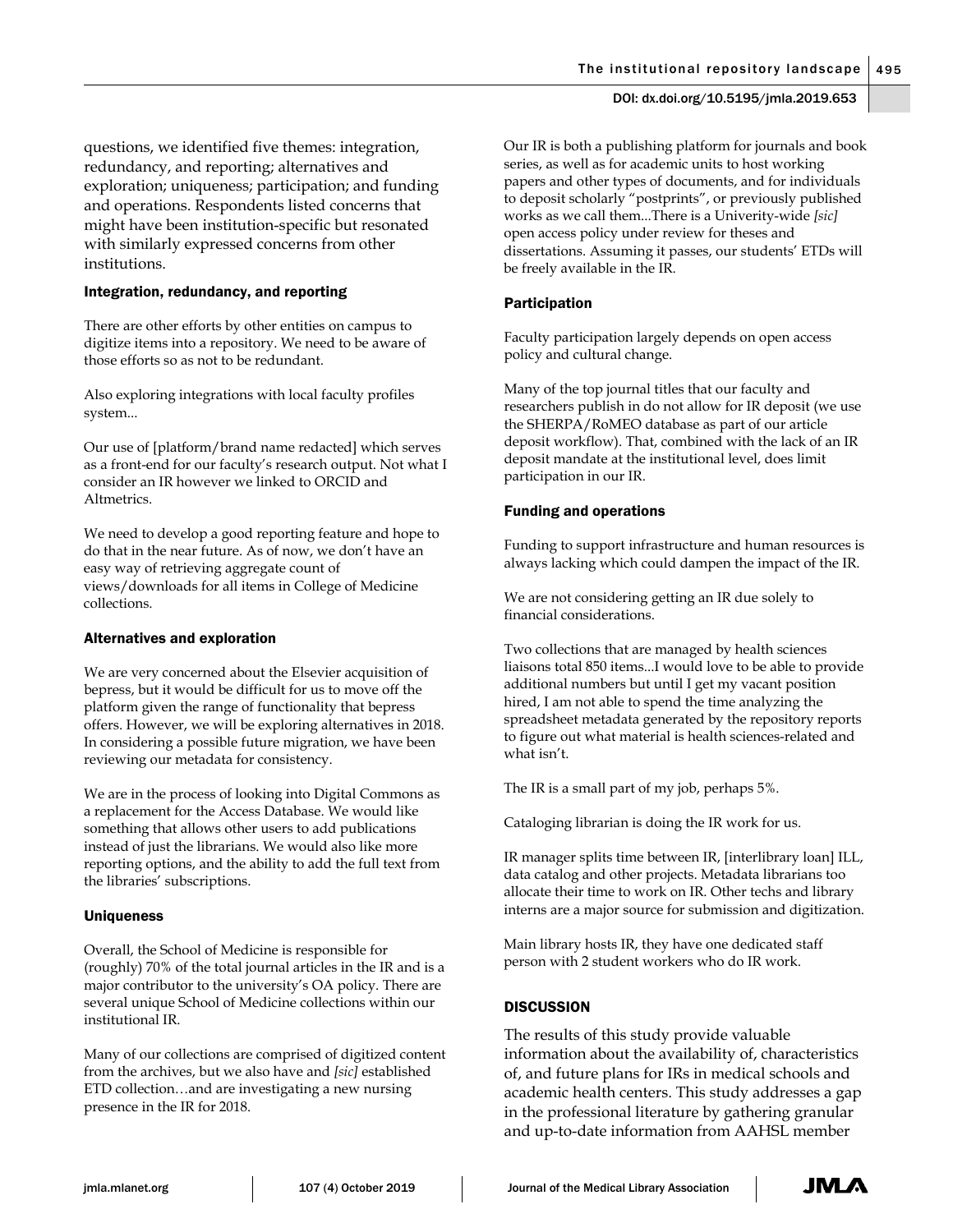libraries about their IRs, allowing us to look at trends and acquire a generalized view beyond individual cases and pilot studies [2–4], website and directory surveys [5, 6], and brief availability statistics that have been compiled by AAHSL [11].

Our finding that 70% of the 50 responding AAHSL member libraries indicated that they currently used or were implementing an IR aligned with results of the most recent official AAHSL survey in 2017, which found that 68% of member libraries were planning to continue offering or add IR services [11]. Institutions that did not currently have IRs commented that there were numerous barriers such as financial considerations and lack of community demand, administration support, and staffing.

In this study, we looked for patterns through the prism of health sciences IRs. Over half (60%) of respondents participated in a shared IR with other libraries at their institutions. About a quarter (26%) of respondents were from an institution that adopted an open access mandate or policy, although there was not a clear consensus on the impact of such policies on an IR. The survey results also demonstrated that resources archived in medical IRs were diverse, from prominent content such as dissertations, theses, and journal articles to less common content such as lab notebooks. Thus, IRs were providing a medium and an opportunity for medical schools and academic health centers to collect, curate, and archive grey literature. Respondents were focusing their efforts on unique repository features and collections that added value or showcased health sciences content. Health sciences institutions might be similar to participants of the 2017 Coalition for Networked Information (CNI) Executive Roundtable on "Rethinking Institutional Repository Strategies," who saw IRs as a "spectrum of services" that made up stewardship strategy [13].

IRs in academic medical libraries appeared to have much in commons with IRs in other academic environments, when compared to the findings of Luther's recent study of mostly academic institutions in North America [19]. We found that DSpace and bepress Digital Commons were the most popular software platforms used by AAHSL institutions (43% and 40%, respectively). This result was comparable to Luther's finding that bepress Digital Commons, CONTENTdm, and DSpace were the top platforms (58%, 27%, and 26%, respectively). Most IRs (60%) were managed by 1 or fewer fulltime employees, which was also the case for a large percentage of Luther's respondents (45%).

Medical librarians expressed concerns about ensuring that their IR initiatives harmonized with institutional infrastructure and reporting initiatives, and were not redundant. Recruiting community content for their IRs appeared to be problematic for many libraries. Sustaining financial and operational support over time was also a challenge. Most respondents had an IR manager, but many expressed concerns about insufficient staffing levels for their IRs. These concerns about the role and sustainability of IRs aligned with Luther's data and analysis of the scholarly communication ecosystem and the evolving role of libraries and repositories [19].

Institutions are watching and responding to new developments in the industry as evidenced in the list of reported enhancements and plans to migrate to a different or next generation IR. The data revealed some interesting views and plans on platform migration. According to the 2017 CNI Executive Roundtable, there were 3 strategies that institutions were taking to move their repositories to the next stage: consolidate them into fewer platforms, migrate to a platform new to the institution, and implement a cross-platform discovery tool [13]. We found that 29% of institutions with IRs reported plans to migrate to a new platform in the next 1–5 years, similar to Luther's finding that 24% of respondents indicated they planned to migrate in the next 1–3 years [19]. Additionally, we found that 34% of institutions with IRs planned to implement a discovery tool in the next 12–24 months and that 31% planned an ORCID integration project.

Because this study surveyed 153 US and Canadian libraries that were AAHSL members in December 2017, this was a small sample compared to the IR community at large and globally. Although we received a healthy response rate for the targeted audience, our results may not necessarily be generalizable to all medical libraries.

An area for further work is to target a much larger and more diverse survey population, such as the Medical Library Association (MLA), which includes both individual and institutional members of medical and other academic health schools, hospitals, corporations, and research centers. This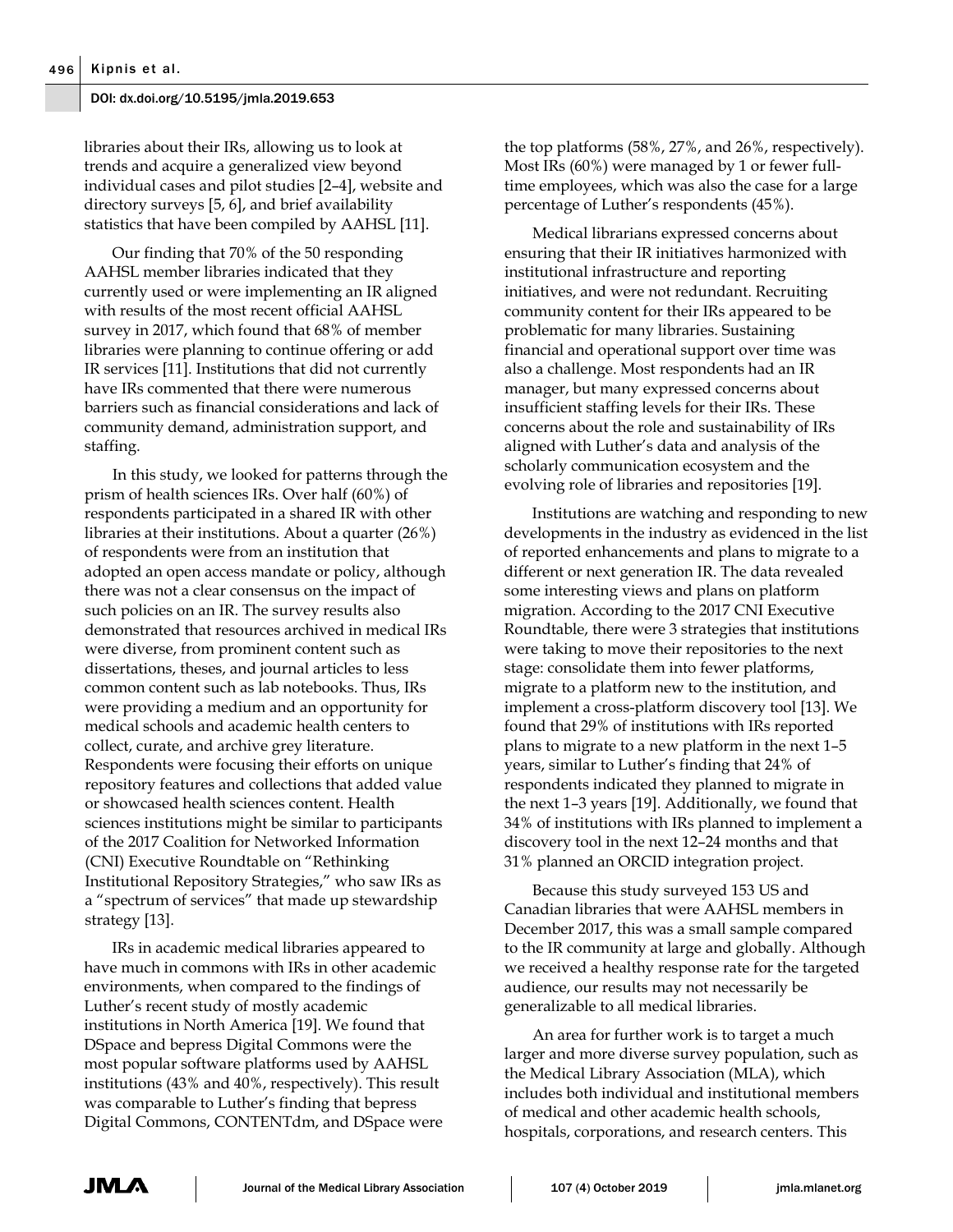could generate a larger sample size and would provide more diverse perspectives regarding the status of medical IRs. Also, more granularity and perspective could be achieved if the methodology included other research modalities such as interviews.

# **CONCLUSION**

Worldwide, the number of IRs is growing, and this same upward trend can be noted for IRs in academic health sciences centers. With the emergence of the second-generation IR movement led by the Coalition of Open Access Repositories (COAR), many medical and academic health institutions continue to develop their IRs [20]. They are also looking to see what is on the horizon, during a time of substantial transition and consolidation, with regard to partnerships, buyouts, and the evolution of scholarly communication services and tools. In this evolving IR landscape, it is important to see what other medical libraries are doing to inform the development of our own services and programs. The present study provides detailed information from AAHSL member libraries about the roles, characteristics, sustainability challenges, future plans, and common concerns for IRs in the academic health sciences community. Our results help institutions understand what services their peers have in place and their plans for the evolution of their medical IRs.

## DATA AVAILABILITY STATEMENT

The de-identified dataset and supporting files are available in the University of Massachusetts Medical School's IR, eScholarship@UMMS, at https://dx.doi.org/10.13028/4t76-4325.

## DISCLOSURES

The authors report no conflict of interest. No outside funding supported this study. This project was presented, in part, at the following meetings: Southern Miss Institutional Repository Conference, Hattiesburg, MS, April 2018; Open Repositories 2018, Bozeman, MT, June 2018; Charleston Conference, Charleston, SC, November 2018; and Association of College and Research Libraries (ACRL) 2019 Conference, Cleveland, OH, April 2019. Selected data from this study appeared in the invited essay "Medical Institutional Repositories in a Changing Scholarly Communication Landscape" by Kipnis and Palmer in *Against the Grain* [10].

#### ACKNOWLEDGMENTS

The authors thank our colleagues who tested and provided feedback on the survey prior to its release and Sujitha Chandra Kumar, the REDCap administrator at the University of Massachusetts Medical School, for her assistance. We also acknowledge Kincaid C. Brown, author of a law school IR survey article that served (in part) as the impetus for this study and with whom we communicated early in the planning process for our survey. We express our grateful appreciation to the AAHSL library directors and staff who responded to the survey invitation. Lastly, we thank our readers, Joelen Pastva and Sally Gore, who provided valuable feedback on our manuscript.

## REFERENCES

- 1. Jisc. OpenDOAR statistics [Internet]. Jisc; 2019 [cited 24 Apr 2019]. <http://v2.sherpa.ac.uk/view/repository\_visualisations/1 .html>.
- 2. Krevit L, Crays L. Herding cats: designing DigitalCommons @ the Texas Medical Center, a multi-institutional repository. OCLC Syst Serv. 2007 23(2):116–24. DOI: http://dx.doi.org/10.1108/1065075071074844.
- 3. Fay B, Deal J, Budzisz V. An institutional repository experience at a large health care system. Med Ref Serv Q. 2017 Jul–Sep;36(2):280–91. DOI: http://dx.doi.org/10.1080/02763869.2017.1332264.
- 4. Ilik V, Hebal P, Olson A, Wishnetsky S, Pastva J, Kubilius R, Shank J, Gutzman K, Chung M, Holmes K. DigitalHub: a repository focused on the future. Med Ref Serv Q. 2018 Jan– Mar;37(1):31–42. DOI: http://dx.doi.org/10.1080/02763869.2018.1404386.
- 5. Pickett KM, Knapp MM. A global snapshot of the state of digital collections in the health sciences, 2013. J Med Libr Assoc. 2014 Apr;102(2):121–5. DOI: http://dx.doi.org/10.3163/1536-5050.102.2.013.
- 6. Loan FA, Sheikh S. Analytical study of open access health and medical repositories. Electron Libr. 2016;34(3):419–34. DOI: https://dx.doi.org/10.1108/EL-01-2015-0012.
- 7. Odell J, Palmer K, Dill E. Faculty attitudes toward open access and scholarly communications: disciplinary differences on an urban and health science campus. J Librariansh Sch Commun. 2017 5(1):eP2169. DOI: https://dx.doi.org/10.7710/2162-3309.2169.